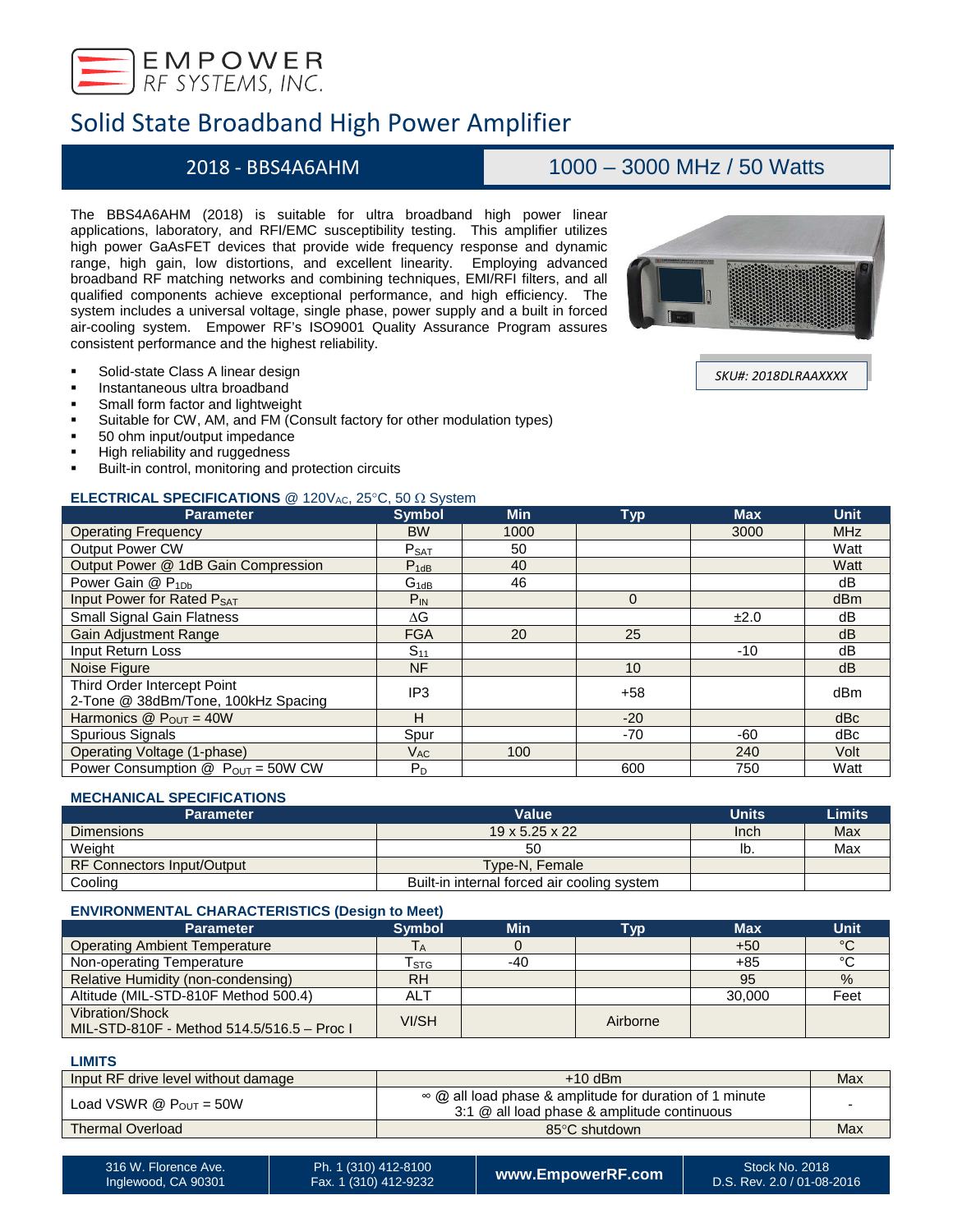

# Solid State Broadband High Power Amplifier

## 2018 - BBS4A6AHM 1000 – 3000 MHz / 50 Watts

## **AVAILABLE OPTIONS**

| SKU#          | <b>Description</b>                                               | <b>LCD Touchscreen</b>                                                                                                                                                                                                       |
|---------------|------------------------------------------------------------------|------------------------------------------------------------------------------------------------------------------------------------------------------------------------------------------------------------------------------|
| 2018DLRAAXXXX | LCD controller, Rear RF connectors<br>100-240VAC, 50/60Hz.       | Touchscreen Digital Display, including FWD/REV Power<br>indication (dBm or Watt scale), Gain Adjustment, ALC Fast/Slow,<br>On/Off, Standby mode, Fault indication, Rear panel GPIB/HPIB<br>IEEE-488.2 and Half Duplex RS232. |
| 2018DFFAAXXXX | FGA (Front Gain Adjust) Front RF Connectors, 100-240VAC, 50/60Hz |                                                                                                                                                                                                                              |
| 2018DFRAAXXXX | FGA (Front Gain Adjust) Rear RF Connectors, 100-240VAC, 50/60Hz  |                                                                                                                                                                                                                              |
| Optional      | Rack Slides (Call for price)                                     |                                                                                                                                                                                                                              |

### **I/O CONTROL CONNECTOR – D-Sub 9-Pin, Female**

| Pin#           |                           |                                                                   |            | <b>Options</b> |  |
|----------------|---------------------------|-------------------------------------------------------------------|------------|----------------|--|
|                | <b>Description</b>        | <b>Specifications</b>                                             | <b>FGA</b> | <b>LCD</b>     |  |
|                | <b>Forward Test Point</b> | Analog Voltage 0-5V <sub>DC</sub> relative to Forward Power Level |            |                |  |
| $\mathfrak{p}$ | <b>Reverse Test Point</b> | Analog Voltage 0-5V <sub>DC</sub> relative to Reverse Power Level |            |                |  |
| 3              | 5V Test Point             | $+5.0V_{DC}$ ±0.2V                                                |            |                |  |
| 4              | <b>VVA Test Point</b>     | $+5.6V_{DC}$ $\pm 0.2V$                                           |            |                |  |
| 5              | <b>EXT Shutdown</b>       | Amplifier Disable: TTL Logic High (5V)                            |            |                |  |
|                |                           | (Internally Pulled-Low)                                           |            |                |  |
| 6              | 12V Test Point            | +12.0 $V_{DC}$ ± 0.5V                                             |            |                |  |
|                | P/S Test Point            | $+12.0 - 15.0V_{DC}$                                              |            |                |  |
| 8              | <b>GND</b>                | Ground                                                            |            |                |  |
| 9              | <b>GND</b>                | Ground                                                            |            |                |  |

## **SYSTEM OUTLINE SHOWN**